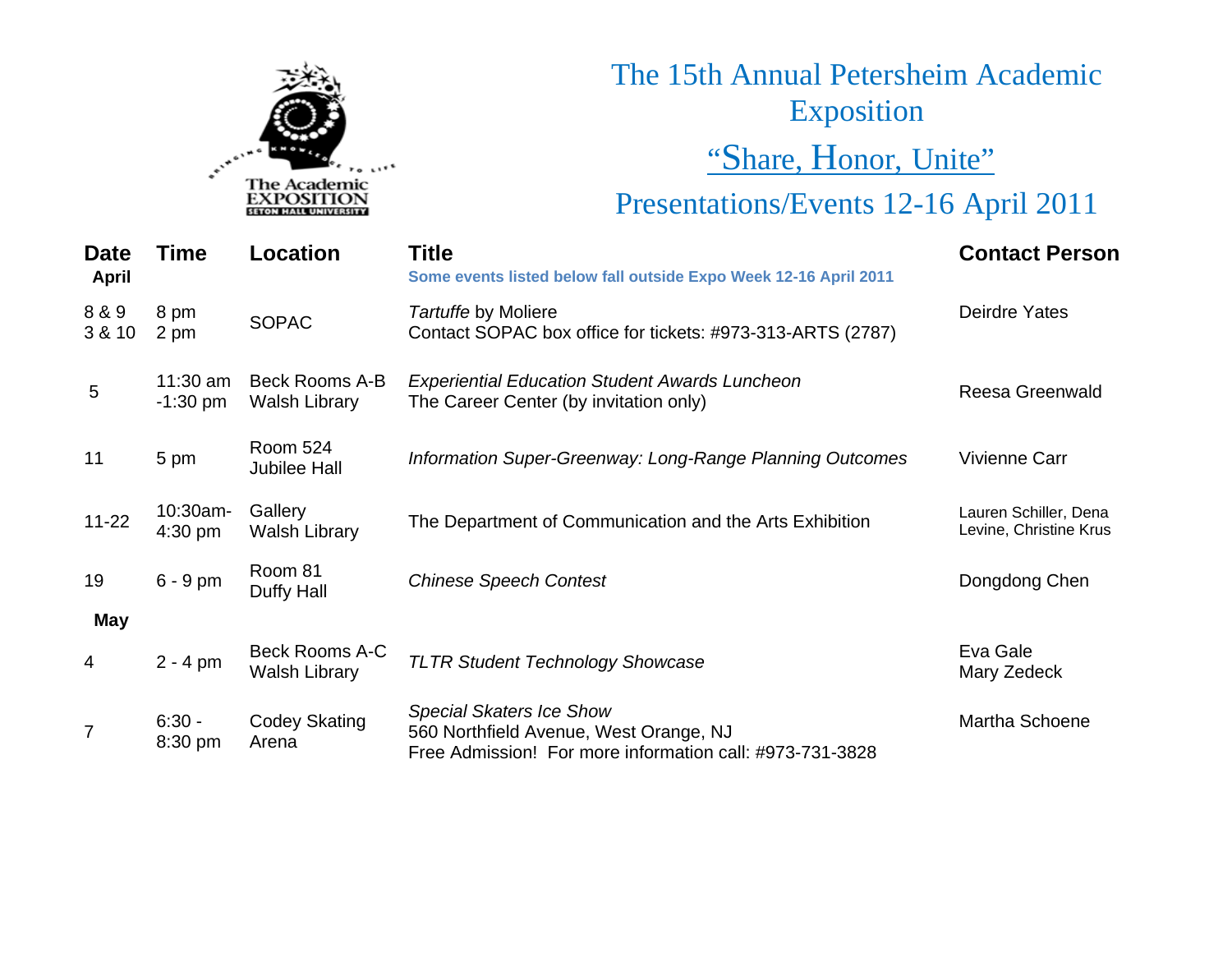### **Tuesday, April 12, 2011**

| 12 | 11 am -<br>$1:30$ pm | Walsh<br>Gymnasium                                  | Dance Workshop-Columbia High School with Seton Hall Students                                                                                                                                                             | Paula Zaccone                                         |
|----|----------------------|-----------------------------------------------------|--------------------------------------------------------------------------------------------------------------------------------------------------------------------------------------------------------------------------|-------------------------------------------------------|
| 12 | 12 pm                | Chancellor's Ste.<br><b>University Center</b>       | Petersheim Academic Exposition 2011 - Opening Ceremony<br>Lunch will be served                                                                                                                                           | Sulie L. Chang                                        |
| 12 | 12:15 pm             | Chancellor's Ste.<br><b>University Center</b>       | Petersheim Academic Exposition Keynote Lecture<br>Speaker: Dr. A. Gabriel Esteban, President on Share, Honor and<br>Unite (S.H.U.)                                                                                       | Sulie L. Chang                                        |
| 12 | $1:30 - 3$<br>pm     | Main Lounge<br><b>University Center</b>             | School of Health and Medical Sciences Poster Session                                                                                                                                                                     | Diana Glendinning                                     |
| 12 | $2 - 4$ pm           | Atrium<br><b>Jubilee Hall</b>                       | <b>Interdisciplinary Poster Session</b>                                                                                                                                                                                  | Hengameh Hosseini<br>Mitra S. Feizabadi               |
| 12 | 4 pm                 | Auditorium<br><b>Jubilee Hall</b>                   | <b>Charter Day Convocation</b>                                                                                                                                                                                           | <b>Kirk Rawn</b>                                      |
| 12 | 5 - 9 pm             | Atrium<br><b>Jubilee Hall</b>                       | <b>Chemistry Department Poster Session</b>                                                                                                                                                                               | Yufeng Wei                                            |
| 12 | 5:45 pm              | Amphitheater<br><b>McNulty Hall</b>                 | <b>Chemistry and Biochemistry Petersheim Seminar</b><br>Speaker: Abe Kassis, Ph.D. candidate on Attenuated Total Reflection<br>Infrared Spectroscopy (ATR-IR) as an in-situ technique for dissolution<br>science studies | Yufeng Wei                                            |
| 12 | 5:45 pm              | Language Lab<br><b>Room 202</b><br><b>Fahy Hall</b> | Virtual Tour of Seton Hall's Second Life Activities                                                                                                                                                                      | Martha Schoene,<br>Anne Hewitt, Mary<br><b>Balkun</b> |
| 12 | 6 pm                 | <b>Room 383</b><br><b>Jubilee Hall</b>              | The History of Psychology in the College of Arts and Sciences at<br><b>Seton Hall University</b>                                                                                                                         | Michael Vigorito                                      |
| 12 | 7 pm                 | <b>SOPAC</b>                                        | 18 <sup>th</sup> Annual Evening of Roses                                                                                                                                                                                 | Marilyn Zirl                                          |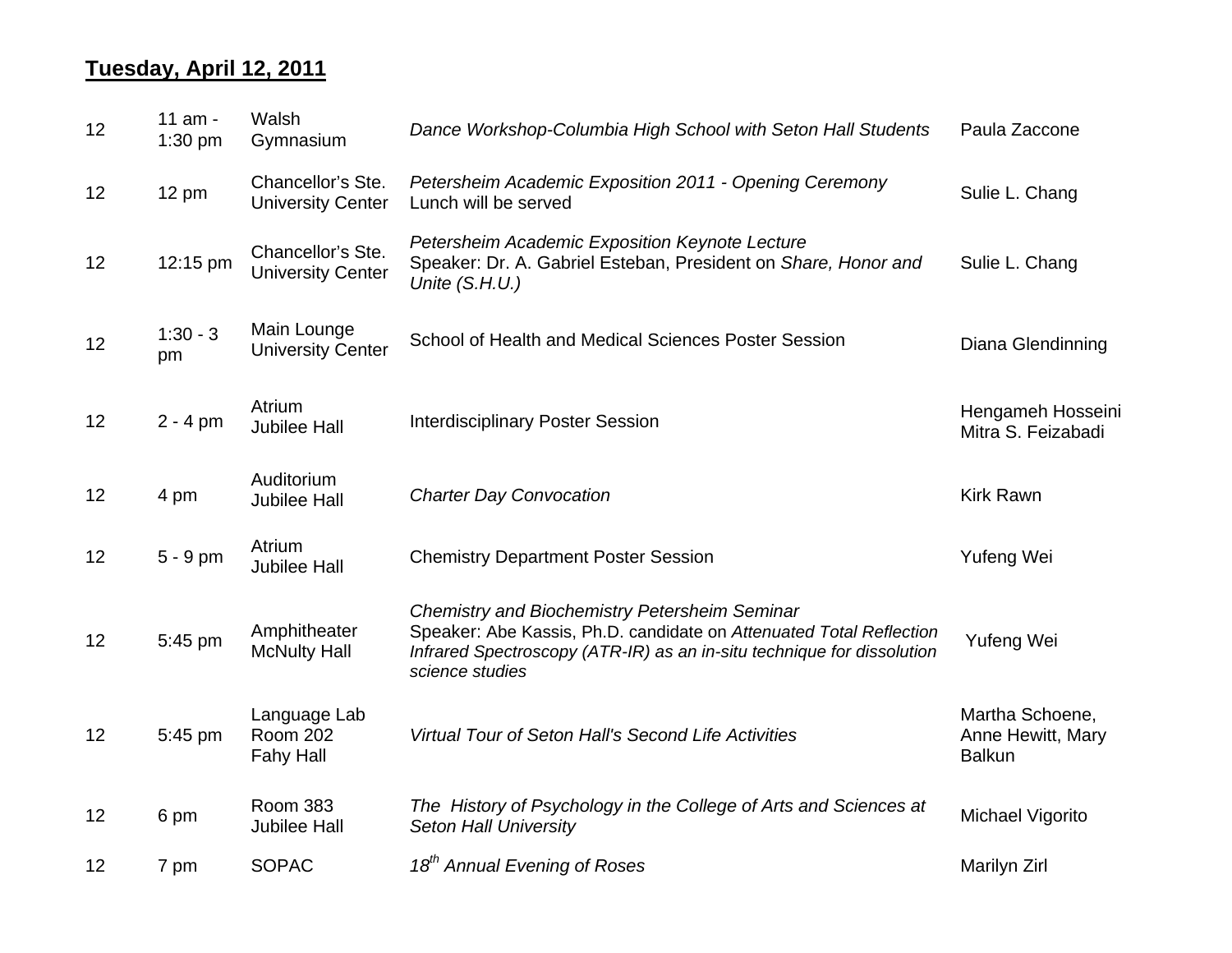### **Wednesday April 13, 2011**

| 13                             | 11:30 am<br>$-12:40$<br>pm | <b>Galleon Room</b><br><b>University Center</b>    | <b>Nutrition and Physical Fitness</b>                                                                                                      | Paula Zaccone                                   |
|--------------------------------|----------------------------|----------------------------------------------------|--------------------------------------------------------------------------------------------------------------------------------------------|-------------------------------------------------|
| 13                             | $12 - 2 pm$                | Main Lounge<br><b>University Center</b>            | A Symposium on Global Health and Health Issues in the<br>Philippines                                                                       | Kathleen Sternas                                |
| 13                             | $3 - 4$ pm                 | <b>Room 388</b><br><b>Jubilee Hall</b>             | Conversation hour with Bette Levin, MA (SHU) '75, LPC on<br>Social Justice for Conscientious Individuals and Counselors                    | Margaret Brady-Amoon                            |
| 13                             | $3 - 4$ pm                 | Auditorium<br><b>Jubilee Hall</b>                  | $7th$ Annual Student Recital – The Department of Communication<br>and the Arts                                                             | Lauren Schiller, Dena<br>Levine, Christine Krus |
| 13                             | $4 - 7$ pm                 | <b>University Club</b><br><b>University Center</b> | <b>Education Career Planning</b>                                                                                                           | Manina Huckvale<br><b>Beverly Kroeger</b>       |
| 13                             | $4 - 5:30$<br>pm           | Atrium<br><b>Jubilee Hall</b>                      | <b>Biological Sciences Poster Session</b>                                                                                                  | <b>Edward Tall</b>                              |
| 13                             | $5 - 8$ pm                 | Gallery<br><b>Walsh Library</b>                    | The Department of Communication and the Arts Exhibition<br><b>Opening Reception</b>                                                        | Lauren Schiller, Dena<br>Levine, Christine Krus |
| 13                             | 5:30 pm                    | Auditorium<br><b>Jubilee Hall</b>                  | <b>BioSymposium Keynote Lecture</b><br>Speaker: Dr. Charles Rice on Hepatitis C Virus: New Insights into<br><b>Replication and Control</b> | <b>Edward Tall</b>                              |
| <b>Thursday April 14, 2011</b> |                            |                                                    |                                                                                                                                            |                                                 |
| 14                             | $9 - 3:30$<br>pm           | Atrium/Various<br>Rooms<br><b>Jubilee Hall</b>     | <b>Stepping in Our SHUs</b>                                                                                                                | Paula Zaccone                                   |
| 14                             | 11:30 am                   | Room 464<br><b>Jubilee Hall</b>                    | <b>Technology Activities for Teaching and Training</b>                                                                                     | <b>Vivienne Carr</b>                            |